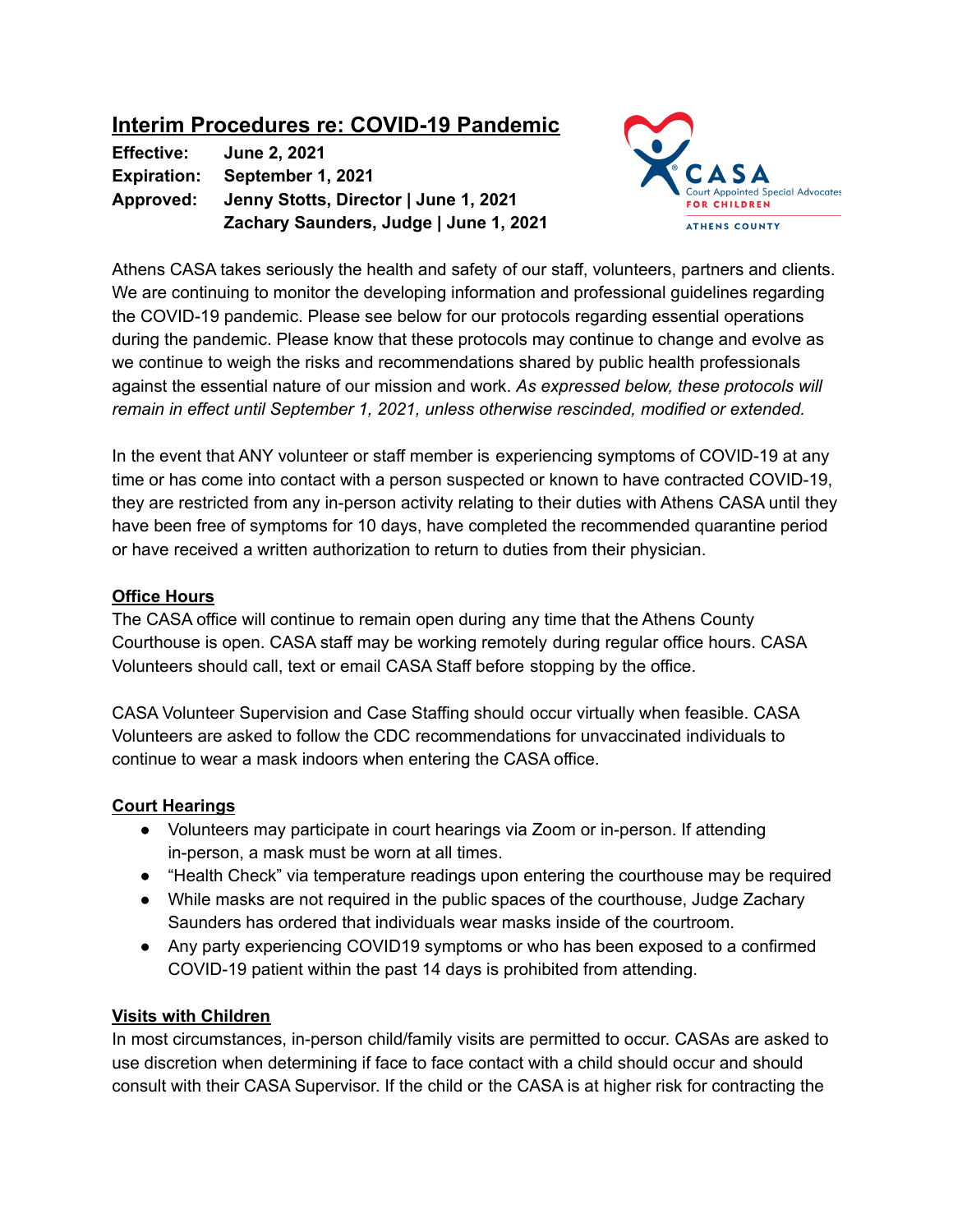virus or if the CASA or the child/placement provider is unable to complete the visit in light of recommended quarantine measures, it should not occur. See below for additional guidance regarding in-person visits. In the event that monthly face-to-face contact with a child is not occuring, the CASA should talk to their CASA Supervisor as an exception letter signed by the director MUST be completed. If an exception has been filed, weekly contact with a collateral contact via phone, text, email or video chat is REQUIRED. If the child is too young or otherwise not able to participate in a phone call or video chat, the weekly contact should occur with the caregiver.

Many residential treatment facilities have already taken steps to restrict in-person visitation. In these circumstances, CASA Volunteers should coordinate with facility staff to maintain the required contact via phone, email, text or video chat (weekly) with the child and/or facility staff. Plans should be documented in Optima.

The procedures for modifying monthly face-to-face contact with children are in accordance with National CASA standards.

*Additional requirements and considerations are included below:*

- Complete technology-assisted visitation with children, families and service providers when possible
- Maintain regular (weekly) contact with case parties when face to face monthly contact is not occurring.
- Wear a mask in accordance with CDC guidelines.
- Complete interviews outside whenever possible (for example: complete visit with child on the porch or in the yard)
- Maintain a distance of at least 6 feet when completing interviews
- Wash and sanitize hands before and after visits
- Cancel the visit if you or the party have a fever or other symptoms of COVID19
- Notify the CASA Director if they have been exposed to COVID19 or test positive and have had contact within the past 14 days with clients and/or staff.

*Protocols for completing in-person contact with a child, case party or service provider:*

- Consult with CASA Supervisor to determine the most appropriate type of case contact.
- When scheduling the visit:
	- Verify that the parties to be visited have not exhibited symptoms of COVID19
	- Inquire if any parties to be visited have had contact with any persons confirmed to have COVID10
	- Inquire as to who will be in the home during the visit
	- Suggest that all parties wear masks
- Call the day prior to the scheduled visit to reconfirm the above information.
- CASA Volunteers should not complete the visit if they or any of the parties exhibit any symptoms of COVID19